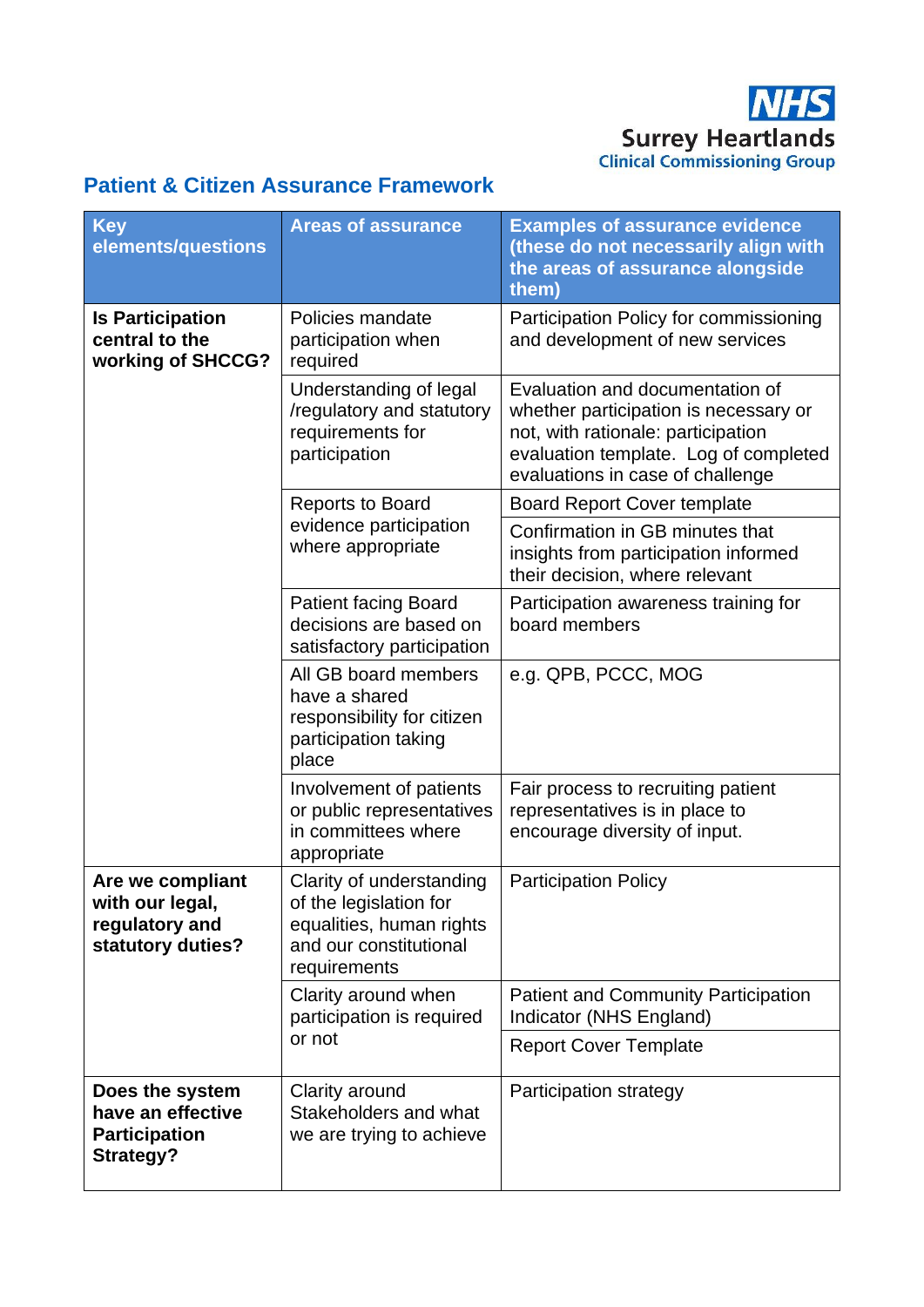| <b>Key</b><br>elements/questions                                                                        | <b>Areas of assurance</b>                                                                                              | <b>Examples of assurance evidence</b><br>(these do not necessarily align with<br>the areas of assurance alongside<br>them) |
|---------------------------------------------------------------------------------------------------------|------------------------------------------------------------------------------------------------------------------------|----------------------------------------------------------------------------------------------------------------------------|
|                                                                                                         | Alignment with the<br><b>Corporate Objectives</b><br>and Operating plan?                                               |                                                                                                                            |
|                                                                                                         | Inclusion of research<br>and participation<br>protocol to inform new<br>or re-procurements                             |                                                                                                                            |
|                                                                                                         | Participation is targeted<br>(can't engage on<br>everything with<br>everyone)                                          |                                                                                                                            |
|                                                                                                         | Clarity of priorities (must<br>dos vs desirables (if<br>time/opportunity)?                                             |                                                                                                                            |
|                                                                                                         | Return on Investment -<br>bang for our buck/piggy<br>backing on SCC<br>/Healthwatch<br>/community events;<br>joined up |                                                                                                                            |
|                                                                                                         | Participation is<br>everybody's business                                                                               | Joined up participation activities<br>across ICS/CCG/ICP                                                                   |
|                                                                                                         |                                                                                                                        | System participation – across ICS,<br><b>CCG and at ICP level</b>                                                          |
| Do we review and<br>monitor the delivery<br>of the participation<br>strategy?                           | Regular update with<br><b>Head of Engagement</b>                                                                       | Plan of meetings with Head of<br>Engagement                                                                                |
|                                                                                                         |                                                                                                                        | Report schedule to GB/QPB -<br>quarterly                                                                                   |
|                                                                                                         |                                                                                                                        | Lays working with ICPs understand<br>the nature of local participation taking<br>place                                     |
| Do employees                                                                                            | Training                                                                                                               | Training needs analysis                                                                                                    |
| involved in making<br>decisions around<br>participation<br>understand how to<br>evidence<br>compliance? |                                                                                                                        | Training programme                                                                                                         |
|                                                                                                         |                                                                                                                        | Training schedule                                                                                                          |
|                                                                                                         |                                                                                                                        | Upheld challenges or complaints                                                                                            |
| <b>Does Participation</b><br>team have                                                                  | Training needs<br>identified and met                                                                                   | Advising /co-working at ICP level                                                                                          |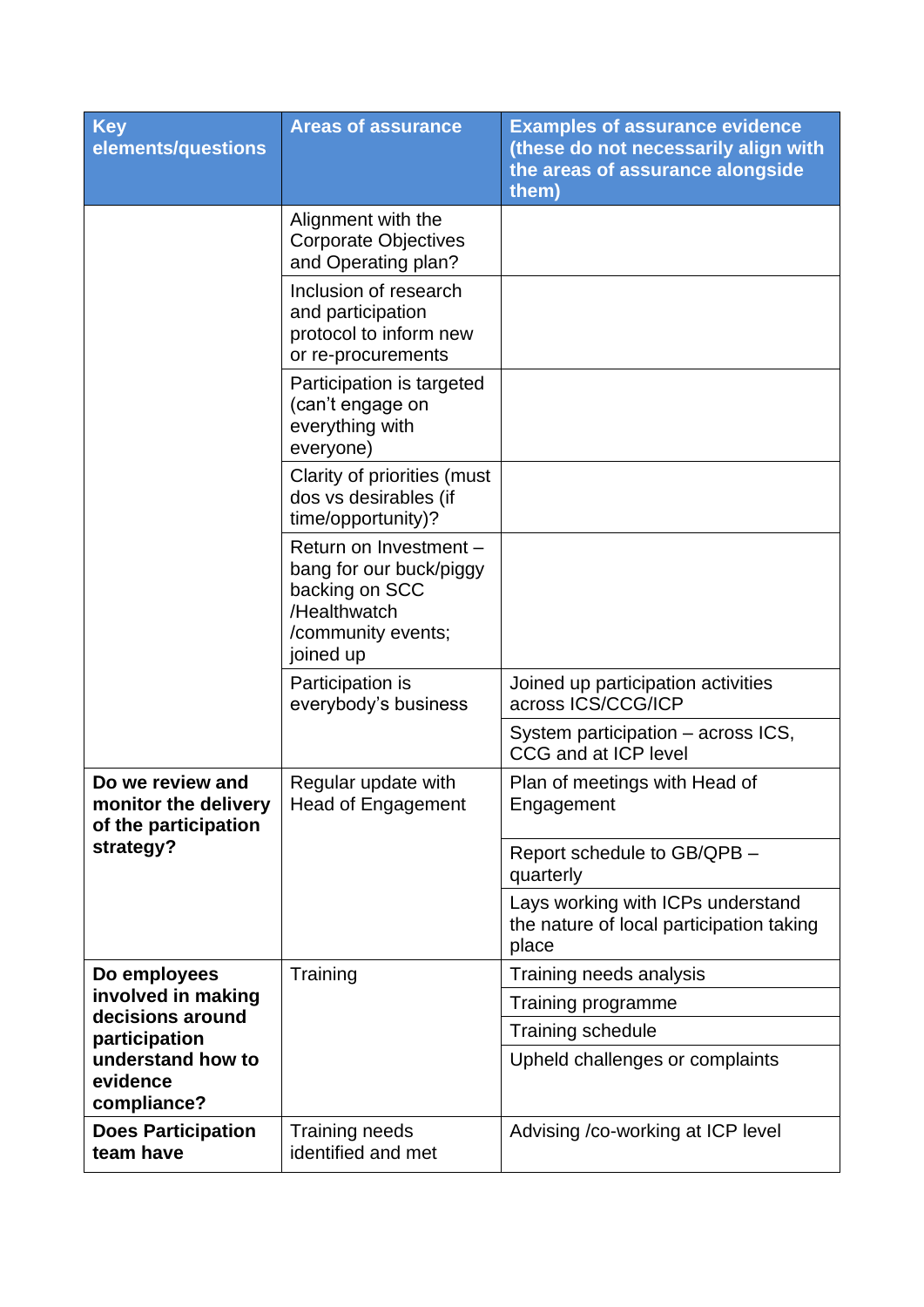| <b>Key</b><br>elements/questions                                                                                                                                                | <b>Areas of assurance</b>                                                                                           | <b>Examples of assurance evidence</b><br>(these do not necessarily align with<br>the areas of assurance alongside<br>them)                                                           |
|---------------------------------------------------------------------------------------------------------------------------------------------------------------------------------|---------------------------------------------------------------------------------------------------------------------|--------------------------------------------------------------------------------------------------------------------------------------------------------------------------------------|
| resources, capacity<br>and skills to deliver<br>plan and support<br>others?                                                                                                     | Clarity around priorities                                                                                           | Capacity and demand understanding                                                                                                                                                    |
| <b>Is Participation</b><br>effective: planned,<br>meaningful,<br>representative of<br>target user/patient,<br>significant, timely<br>and relevant, have<br>potential for impact | <b>Reports to Board</b><br>evidence participation<br>where appropriate                                              | Evidence outputs from participation<br>activities online and in reports                                                                                                              |
|                                                                                                                                                                                 | <b>Participation processes</b><br>for commissioning and<br>development of new<br>services or other key<br>decisions | Forward plan of upcoming<br>procurements                                                                                                                                             |
|                                                                                                                                                                                 |                                                                                                                     | QEIA - inclusion of complete template<br>required for senior management sign<br>off. Log of all QEIA. Regular review of<br>fit for purpose by independent panel                      |
|                                                                                                                                                                                 | Plan and Design of<br>participation                                                                                 | Generic participation plan template<br>including research brief template                                                                                                             |
|                                                                                                                                                                                 | Research brief                                                                                                      | Business cases, service specifications                                                                                                                                               |
|                                                                                                                                                                                 | <b>Impact Assessment</b>                                                                                            | <b>Participation Log</b>                                                                                                                                                             |
|                                                                                                                                                                                 |                                                                                                                     | Effective public consultation where<br>relevant                                                                                                                                      |
| <b>Are health</b>                                                                                                                                                               | Areas of focus /goals                                                                                               | <b>Annual Equality Report</b>                                                                                                                                                        |
| inequalities                                                                                                                                                                    | Reporting                                                                                                           | <b>Corporate Objectives</b>                                                                                                                                                          |
| narrowing?                                                                                                                                                                      |                                                                                                                     | <b>QEIA</b>                                                                                                                                                                          |
|                                                                                                                                                                                 |                                                                                                                     | Specific actions to address inequalities<br>of outcomes in all service access,<br>delivery and quality measures e.g.<br>Disproportionate Effect on BAME<br>Communities project group |
| Are we Listening to<br><b>Our Patients and</b><br><b>Public equally?</b>                                                                                                        | Representation, Reach<br>and Access                                                                                 | Email links on SHCCG web site and<br>GP practice web sites                                                                                                                           |
| Have those with                                                                                                                                                                 |                                                                                                                     | Relationships with patient bodies                                                                                                                                                    |
| <b>Protected</b>                                                                                                                                                                |                                                                                                                     | Listening events                                                                                                                                                                     |
| <b>Characteristics got</b><br>an equal voice?                                                                                                                                   |                                                                                                                     | Complaints                                                                                                                                                                           |
|                                                                                                                                                                                 |                                                                                                                     | Legal challenges                                                                                                                                                                     |
|                                                                                                                                                                                 |                                                                                                                     | Equality monitoring part of<br>participation and social research.                                                                                                                    |
|                                                                                                                                                                                 |                                                                                                                     | Outreach participation activity log                                                                                                                                                  |